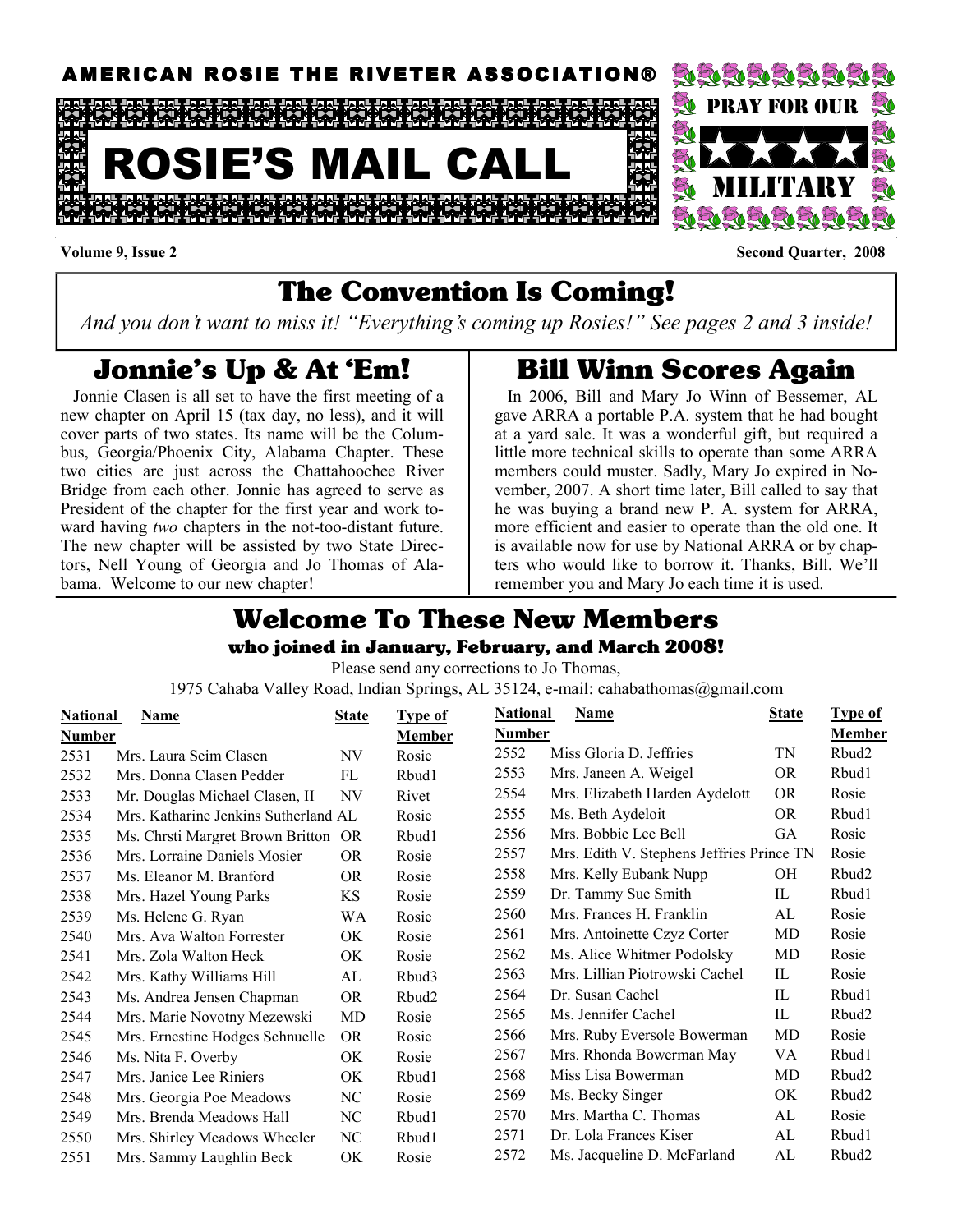| <b>2008 ARRA National Convention / Reunion</b><br><b>Registration Form</b><br>The Burkshire Marriott Conference Hotel, 10 West Burke Avenue, Towson, MD 21204<br>(Towson is a suburb of Baltimore)<br>June 20-22, 2008 (third week-end in June)                                                                                                                                                                                                                                                                                                                                                                                                                                                                                                                                                                                                 |  |  |  |  |  |  |  |  |
|-------------------------------------------------------------------------------------------------------------------------------------------------------------------------------------------------------------------------------------------------------------------------------------------------------------------------------------------------------------------------------------------------------------------------------------------------------------------------------------------------------------------------------------------------------------------------------------------------------------------------------------------------------------------------------------------------------------------------------------------------------------------------------------------------------------------------------------------------|--|--|--|--|--|--|--|--|
| By each name put (Ro) for Rosie, (RB) for Rosebud, (Ri) for Rivet, or (G) for Guest)                                                                                                                                                                                                                                                                                                                                                                                                                                                                                                                                                                                                                                                                                                                                                            |  |  |  |  |  |  |  |  |
| Name of person making reservation<br>Name of person making reservation                                                                                                                                                                                                                                                                                                                                                                                                                                                                                                                                                                                                                                                                                                                                                                          |  |  |  |  |  |  |  |  |
| Address and the contract of the contract of the contract of the contract of the contract of the contract of the contract of the contract of the contract of the contract of the contract of the contract of the contract of th                                                                                                                                                                                                                                                                                                                                                                                                                                                                                                                                                                                                                  |  |  |  |  |  |  |  |  |
|                                                                                                                                                                                                                                                                                                                                                                                                                                                                                                                                                                                                                                                                                                                                                                                                                                                 |  |  |  |  |  |  |  |  |
| Names of others on this registration: 1000 models and the set of others on this registration:                                                                                                                                                                                                                                                                                                                                                                                                                                                                                                                                                                                                                                                                                                                                                   |  |  |  |  |  |  |  |  |
| Postmarked<br>Postmarked<br>May 20 or before after May 20<br>Registration fee, full Convention<br>\$10.00 or \$15.00 X number registering $=$ \$<br>\$5.00 or \$10.00 X number registering $=$ \$<br>Registration fee, one day only \$5.00 or<br>Family Buffet (optional) available Friday night at hotel: \$22.62 X number attending $\qquad \qquad = \qquad$ = \$<br>Friday Night Welcome and Rosie Musical Show:<br>Free to those registered, payment of \$10 for those not registered may be made at the door<br>Saturday Convention events, transportation and lunch:<br>For registered attendees<br>$=$ \$<br>\$15.00 X number attending<br>Payment of \$20 for those not registered may be made on site.<br>Saturday night heavy hors d'oeuvres and USO-style dance:<br>$=$ \$<br>\$10.00 X number attending<br>For registered attendees |  |  |  |  |  |  |  |  |
| Payment of \$25 for those not registered may be made at the door.<br>Total amount enclosed with registration<br>$\mathbb{S}$                                                                                                                                                                                                                                                                                                                                                                                                                                                                                                                                                                                                                                                                                                                    |  |  |  |  |  |  |  |  |
| Make check payable to ARRA and mail with this form to:<br>Julia and Carl Yoder, 3417 Buttonwood Court, Reisterstown, MD 21136                                                                                                                                                                                                                                                                                                                                                                                                                                                                                                                                                                                                                                                                                                                   |  |  |  |  |  |  |  |  |
| Please check your mode of travel to the Convention: ( Air) ( Automobile) ( Train) (<br>Bus)                                                                                                                                                                                                                                                                                                                                                                                                                                                                                                                                                                                                                                                                                                                                                     |  |  |  |  |  |  |  |  |
| If traveling by plane to BWI airport, see information on page 3 and give: Name of Airline:                                                                                                                                                                                                                                                                                                                                                                                                                                                                                                                                                                                                                                                                                                                                                      |  |  |  |  |  |  |  |  |
| Note that parking at the hotel is free.                                                                                                                                                                                                                                                                                                                                                                                                                                                                                                                                                                                                                                                                                                                                                                                                         |  |  |  |  |  |  |  |  |

If you would like to share a talent (music, poetry, monologue, etc.) of about 3 minutes at the USO-style dance on Saturday night, please note it here (your name and talent)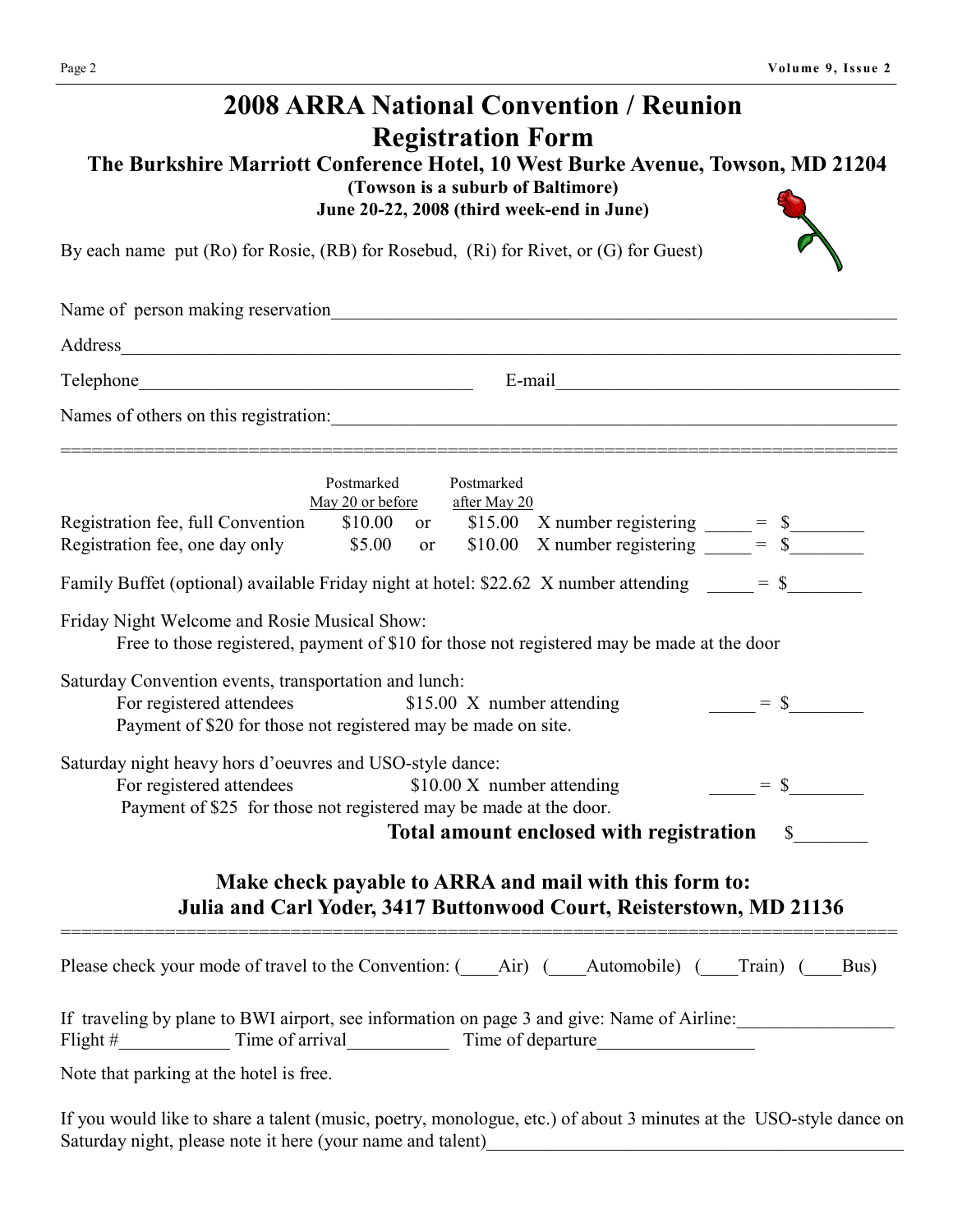# CONVENTION INFORMATION HQ

#### Transportation Information Note to all attendees who are flying to ARRA Convention:

 After deplaning, go to the baggage claim area, where the Baltimore ARRA Chapter will meet you and transport you, if you listed your arrival information on your registration form (page 2). They will have ARRA signs, and may be serenading you! It may help them to spot you if you wear or carry something to identify you as Rosie.

 If you miss the Baltimore Chapter people, you have two choices for transportation to the hotel: (1) Locate the Super Shuttle desk and buy a ticket for \$31 one way. The Baltimore Chapter plans to shuttle us back to the airport on Sunday. Or (2) Call a taxi. Charges to the hotel range from \$50 to \$100, depending on traffic conditions. Of course, as many as three or four people may share the cost.

Parking at the hotel is free, for those who are driving.

#### Hotel Information Burkshire Marriott Hotel, Towson, MD

 Room reservations must be made directly with the Burkshire Marriott Hotel on or before May 20 in order to get the reduced convention rate.

 Reservations must be accompanied by a credit card. When the reservation is made, the hotel will charge a non-refundable deposit of one night's lodging plus tax.

 To make a reservation, call the Burkshire Marriott at 800-435-5986 or 410-324-8107. Be sure to tell them that you are attending the American Rosie the Riveter Association meeting.

Room costs are:

 1-bedroom suite, 1-4 persons, \$114 plus tax per night 2-bedroom suite, 1-6 persons, \$144 plus tax per night Each suite comes with a kitchenette containing microwave, refrigerator, etc., to use as you wish.

### Schedule for ARRA's 9th Annual National Convention Celebrating 10 years: 1998-2008

The Burkshire Marriott Conference Hotel, 10 West Burke Avenue, Towson, MD 21204

#### Friday, June 20, 2008

| $4:00 \text{ p.m.} - 6:00 \text{ p.m.}$ Board of Directors Meeting, President's suite in hotel |  |
|------------------------------------------------------------------------------------------------|--|
| $6:30$ p.m. $-7:30$ p.m. Dinner Buffet in hotel                                                |  |
| $8:00$ p.m. $-9:30$ p.m. Welcome and Rosie Show                                                |  |

#### Saturday, June 21, 2008

| $8:00$ p.m. $-9:30$ p.m. | Welcome and Rosie Show                                             |                               |
|--------------------------|--------------------------------------------------------------------|-------------------------------|
| Saturday, June 21, 2008  |                                                                    |                               |
| Breakfast on your own    |                                                                    |                               |
| 8:30 a.m.                | Depart hotel for Glen L. Martin Maryland Aviation Museum           |                               |
| $9:00$ a.m.              | General session starts in Museum Conference Room                   |                               |
| $12:00$ p.m.             | Box lunch will be served                                           |                               |
| $1:00 - 3:00$ p.m.       | Tour of Glen L. Martin Museum                                      |                               |
| $3:30$ p.m.              | Return to hotel                                                    |                               |
| $4:00 - 7:00$ p.m.       | Free time                                                          |                               |
| $7:00 - 7:30$ p.m.       | "Parade of Cars" to the BYKOTA Senior Center                       |                               |
| $7:30 - 10:00$ p.m.      | USO-style dance, entertainment, talent night, heavy hors d'oeuvres | Don't miss this<br>Labulous , |
| $10:00$ p.m.             | Return to hotel                                                    |                               |

#### Sunday, June 22, 2008

Breakfast on your own 9:00 a.m. – 1:00 p.m. (or as long as needed) Executive Committee Meeting